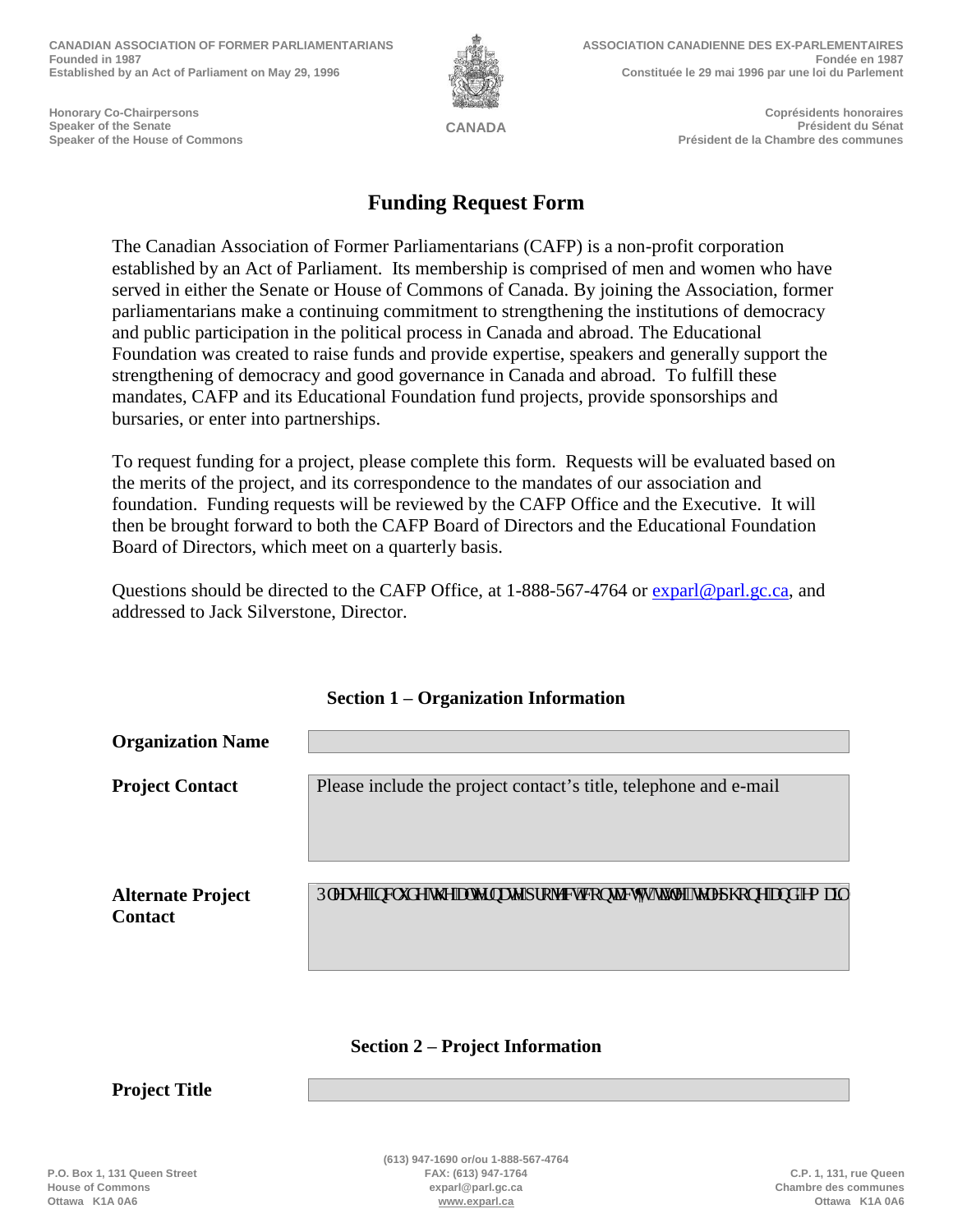| <b>Project Description</b>                   | (Please describe your project in 100 words or less)                                                                                                                                                                                                                                |
|----------------------------------------------|------------------------------------------------------------------------------------------------------------------------------------------------------------------------------------------------------------------------------------------------------------------------------------|
|                                              |                                                                                                                                                                                                                                                                                    |
| <b>Project Objectives</b>                    | (Please describe your project's measurable results, highlighting both<br>short and long term objectives)                                                                                                                                                                           |
| <b>Proposed Start Date</b>                   |                                                                                                                                                                                                                                                                                    |
| <b>Proposed End Date</b>                     |                                                                                                                                                                                                                                                                                    |
| <b>Funding Request</b>                       | $\boldsymbol{\mathsf{S}}$                                                                                                                                                                                                                                                          |
| <b>Funding Request</b><br><b>Breakdown</b>   | (Please attach a detailed budget breakdown, by quarter and by<br>expense category, e.g. administration, travel, equipment, etc.)                                                                                                                                                   |
| <b>Other Funding Sources</b><br>and Partners | Are you using your own funds for this project? Have you secured<br>additional sources of funding for this project, or partners who will<br>provide in kind contributions? If yes, please list and provide the<br>amount provided or the services offered. If no, please write N/A. |
| <b>Project Scope</b>                         | $\Box$ Local, please specify:                                                                                                                                                                                                                                                      |
| (please check)                               | $\Box$ Regional, please specify:                                                                                                                                                                                                                                                   |
|                                              | $\Box$ National                                                                                                                                                                                                                                                                    |
|                                              | $\Box$ International                                                                                                                                                                                                                                                               |
| <b>Target Audience</b>                       | (Please describe your project's target audience)                                                                                                                                                                                                                                   |
| <b>Participants</b>                          | (Please provide the number of participants in the project and the key<br>stakeholders)                                                                                                                                                                                             |